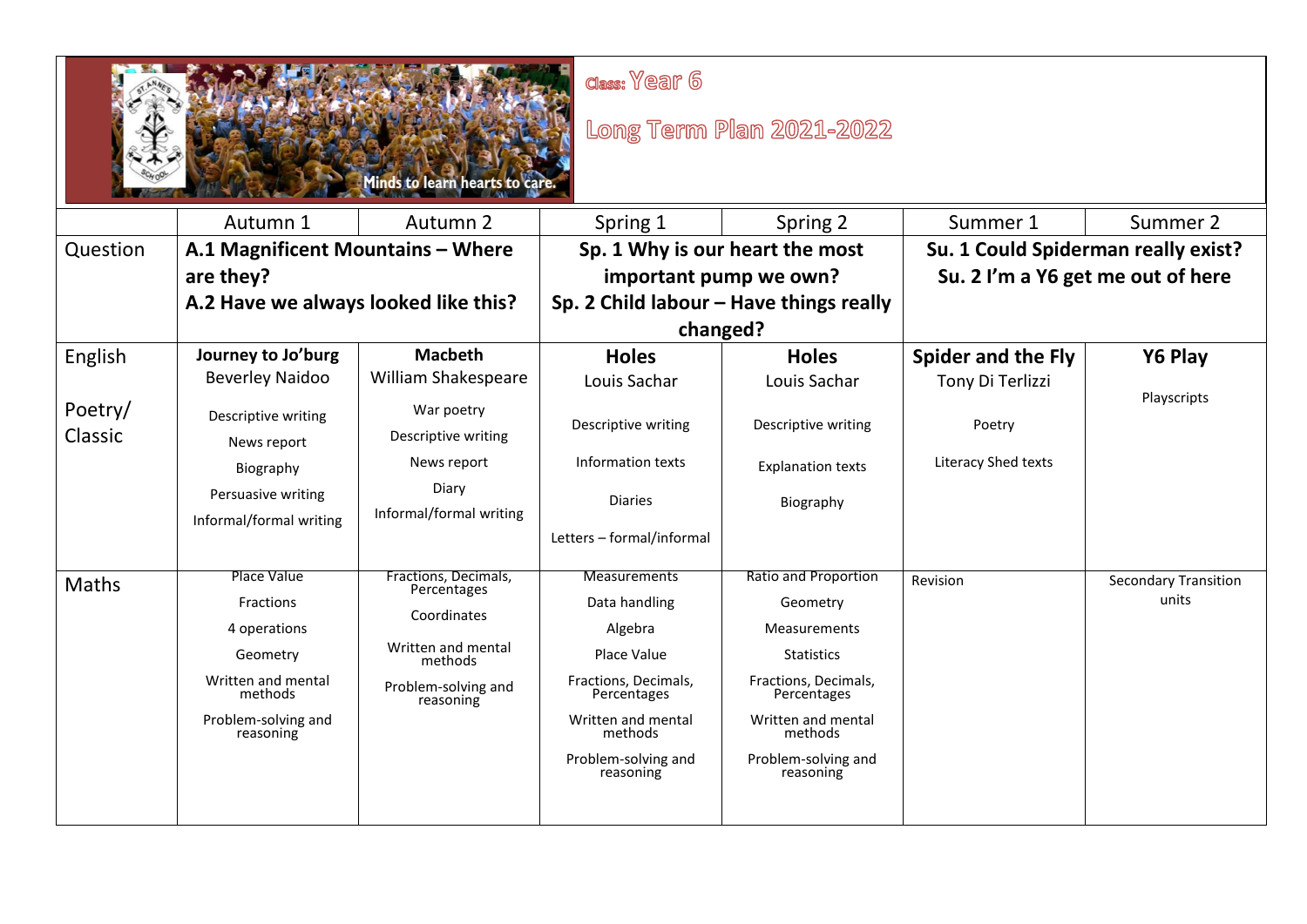| Science                                                                                                                                                                                                                       | Light                                                                                                                                | <b>Evolution and</b><br>Inheritance                                                                                                                                                                                                                                                                            | <b>Heart and the</b><br>circulation system                                                                                                                                                                                                                                                     | Electricity                                                                                                                                                                                                                                                                     | Living things and<br>their habitats<br><b>Classification</b>                                                                                                                                                                                                                                                                                            |                                                                                                                                                                                                                                            |
|-------------------------------------------------------------------------------------------------------------------------------------------------------------------------------------------------------------------------------|--------------------------------------------------------------------------------------------------------------------------------------|----------------------------------------------------------------------------------------------------------------------------------------------------------------------------------------------------------------------------------------------------------------------------------------------------------------|------------------------------------------------------------------------------------------------------------------------------------------------------------------------------------------------------------------------------------------------------------------------------------------------|---------------------------------------------------------------------------------------------------------------------------------------------------------------------------------------------------------------------------------------------------------------------------------|---------------------------------------------------------------------------------------------------------------------------------------------------------------------------------------------------------------------------------------------------------------------------------------------------------------------------------------------------------|--------------------------------------------------------------------------------------------------------------------------------------------------------------------------------------------------------------------------------------------|
| History                                                                                                                                                                                                                       |                                                                                                                                      | <b>Would the Vikings</b><br>do anything for<br>money?<br>Settlement and culture                                                                                                                                                                                                                                | <b>Child Labour</b><br><b>Victorians</b>                                                                                                                                                                                                                                                       |                                                                                                                                                                                                                                                                                 | <b>Adverts through</b><br>time                                                                                                                                                                                                                                                                                                                          |                                                                                                                                                                                                                                            |
| Geography                                                                                                                                                                                                                     | <b>Making, measuring</b><br>and managing<br>mountains.<br>Formation, altitude,<br>use, dangers                                       |                                                                                                                                                                                                                                                                                                                |                                                                                                                                                                                                                                                                                                | <b>Child Labour</b><br><b>Around the world</b>                                                                                                                                                                                                                                  |                                                                                                                                                                                                                                                                                                                                                         | <b>Bolivia</b><br>A country of contrasts                                                                                                                                                                                                   |
| Computing<br>Computer<br>Programming<br>Digital<br>Literacy and<br>Citizenship<br>$\mathsf{I}\mathsf{T}$<br>Communication<br>Publishing and<br>Collaborating/<br>Digital<br>Video/Digital<br>Imagery/Handli<br>ng Information | Scratch<br>http://code-<br>it.co.uk/csplanning.htm<br>Create a simple<br>animation (Scratch)<br>with characters and<br>speech. Debug | Super Digital Citizen<br>https://www.commons<br>ense.org/education/dig<br>ital-<br>citizenship/lesson/supe<br>r-digital-citizen<br>Our digital Life<br>https://www.commo<br>nsense.org/educati<br>on/digital-<br>citizenship/lesson/di<br>gital-friendships<br>Create a PPT<br>presentation about<br>Evolution | Use of Microbits-<br>simple programming<br>using Microbits<br>Lightbot / Cargo bot<br>apps<br>Know that networks<br>are interconnected.<br>Activities on<br>http://www.code-<br>it.co.uk/netintsearch.ht<br>m <sub>l</sub><br>Use research skills to<br>identify fake and<br>reliable websites | Reliability of<br>Websites<br>www.allaboutexplore<br>s.com Horrible<br><b>Histories</b><br>Google search lessons<br>https://www.google.co<br>m/intl/en-<br>us/insidesearch/search<br>education/lessons.html<br>lgfl trust me<br>https://www.lgfl.net/o<br>nline-safety/trust-me | Kodu Create more<br>difficult / advanced<br>Kodu screens<br>https://www.youtube.c<br>om/watch?v=zTaWsny<br>XfzcDevelop an on-<br>screen game in Kodu<br>such as "Space<br>Invaders" Include<br>movements and<br>scoring. Challenge<br>Complete one of the<br>Mars Explorer<br>missions.<br>Create a branching<br>database to classify<br>living things. | Dove - Self Esteem<br>https://www.dove.com<br>/uk/dove-self-esteem-<br>project.htmlGame On (<br>Office of the Australian<br>e-safety commissioner<br>https://www.esafety.g<br>ov.au/education-<br>resources/classroom-<br>resources/gameon |
| P.E.                                                                                                                                                                                                                          | Gymnastics<br>Tag Rugby                                                                                                              | Netball/Basketball<br>skills                                                                                                                                                                                                                                                                                   | Gymnastics<br>Health-Related<br>fitness<br>Dance                                                                                                                                                                                                                                               | <b>OAA</b>                                                                                                                                                                                                                                                                      | <b>Athletics</b><br>Kwik cricket                                                                                                                                                                                                                                                                                                                        | Tennis skills<br>Athletics                                                                                                                                                                                                                 |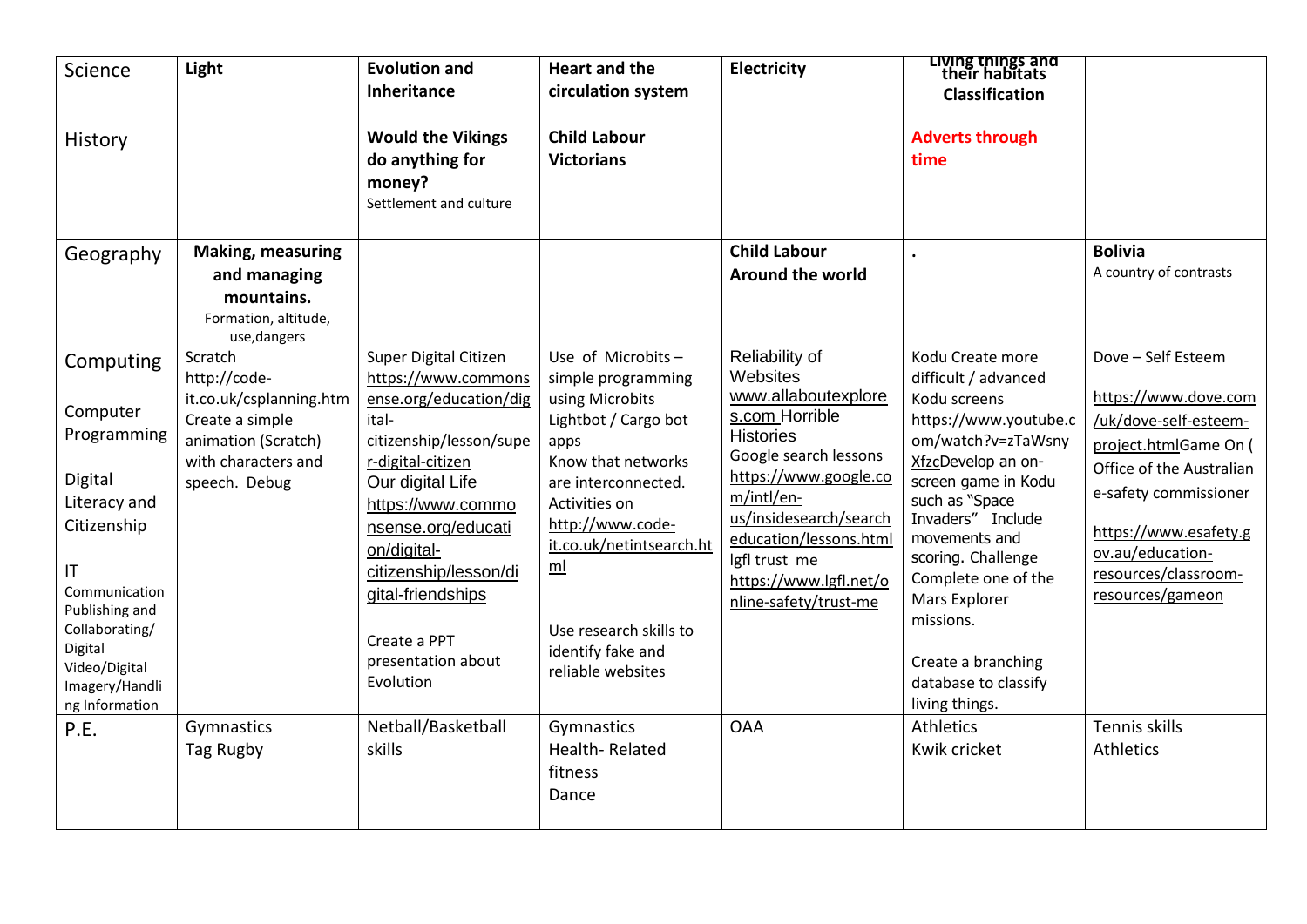| <b>MFL</b>                                 | Introduction to                                                                                                                                                                                        | Spanish                                                                                                                                 | Spanish                                                                                                                                     | Spanish                                                                                     | Spanish                                                                    | Spanish                                                                |
|--------------------------------------------|--------------------------------------------------------------------------------------------------------------------------------------------------------------------------------------------------------|-----------------------------------------------------------------------------------------------------------------------------------------|---------------------------------------------------------------------------------------------------------------------------------------------|---------------------------------------------------------------------------------------------|----------------------------------------------------------------------------|------------------------------------------------------------------------|
|                                            | Spanish!<br>Greetings<br>Counting<br>Songs and<br>rhymes                                                                                                                                               | Colours<br>$\bullet$<br><b>Shapes</b><br>Months of the<br>year                                                                          | Days of the week<br>Counting<br><b>Birthdays</b>                                                                                            | Fruit<br>Vegetables<br>Likes and dislikes                                                   | Weather<br>Places<br>Countries                                             | Holidays!<br>Songs and<br>rhymes                                       |
| <b>RE</b>                                  | What can we learn<br>about religious<br>diversity in our area?                                                                                                                                         | What can we find<br>out about a local<br><b>Muslim community?</b><br><b>What do the Gospels</b><br>tell us about the<br>birth of Jesus? | Why should people<br>with a religious faith<br>care about the<br>environment?                                                               | <b>Why are Good Friday</b><br>and Easter Day the<br>most important days<br>for Christians?  | So what do we know<br>about Christianity?                                  | So what do we know<br>about Christianity?                              |
| <b>PSHE</b>                                | <b>Population Pressures</b>                                                                                                                                                                            | Democracy and the<br>economy                                                                                                            | <b>Digital citizenship</b>                                                                                                                  | <b>Digital citizenship</b>                                                                  | <b>Relationships and</b><br>the law                                        | <b>Relationships and</b><br>the law                                    |
|                                            | <b>Mutual</b><br>respect/tolerance (BV)                                                                                                                                                                | Democracy (BV)                                                                                                                          | <b>Individual liberty/Being</b><br>part of Britain (BV)                                                                                     | <b>Individual liberty/Being</b><br>part of Britain (BV)                                     | Rule of law                                                                | Rule of law                                                            |
| <b>RSE</b>                                 | You and your body<br>(Childline)<br>Running on Empty (SE<br>Durrant)                                                                                                                                   | Super digital citizen<br>Our digital lives<br>(Computing)                                                                               | Who to contact if you<br>need to talk<br>(NSPCC/Childline/Silent<br>Solutions/Ring 55)                                                      | <b>Great Expectations</b><br>Trust me<br>(Computing)<br>How not to lose it (Kate<br>Gieler) | Making sense of<br>relationships<br>(NSPCC)                                | Self esteem<br>(Computing)<br>NHS Nurse visit for all<br>year 6 pupils |
| Art                                        | Pop Art Packaging                                                                                                                                                                                      | <b>Drawing-Portraits</b>                                                                                                                | <b>Poetry Portraits</b>                                                                                                                     | Last Supper - Da Vinci<br>and Hirst                                                         | Abstract art                                                               | Print making                                                           |
| DT/Forest<br>School/<br>Food<br>technology | <b>Forest School</b><br>NNAS Outdoor Discovery Award (Delivered by St<br>Johns)<br><b>Cooking and Nutrition</b><br>(Part of NNAS Award)<br>Food to eat on an expedition<br>Cooking on an outdoor stove |                                                                                                                                         | <b>DT</b> - Electrical systems<br>Can I make an electronic board game involving<br>electrical circuits and a computer programme<br>element? |                                                                                             | DT - Mechanical systems<br>Can I make a toy using cams, gears and pulleys? |                                                                        |